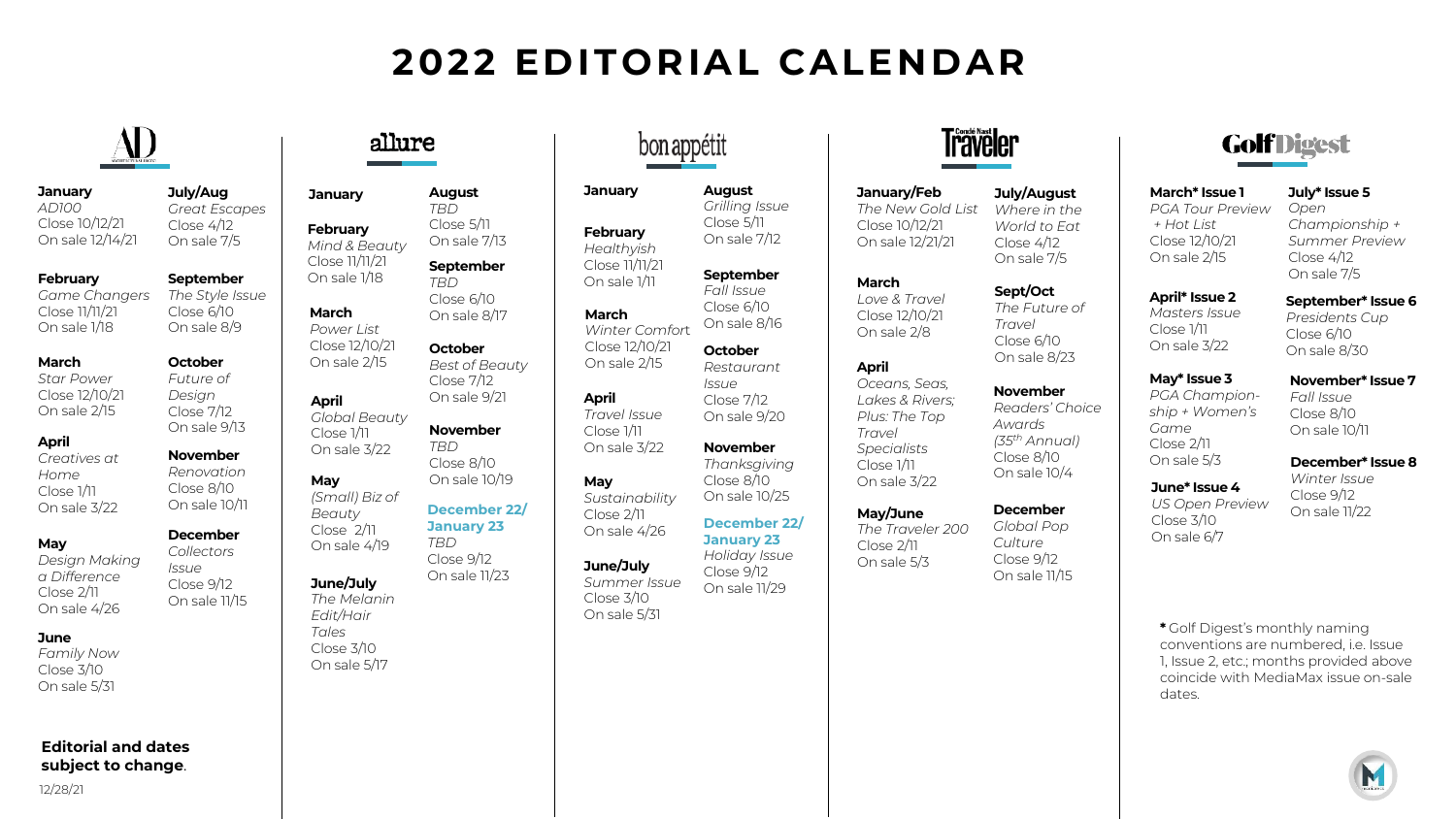# **2022 EDITORIAL CALENDAR**

# GQ

**Augus**t *TBD* Close 5/11 On sale 7/19

**September** *TBD* Close 6/10 On sale 8/16

**November**  *TBD* Close 8/10 On sale 10/18

**December 22/ January 23**  *Men of the Year*  Close 9/12 On sale 11/22

## **January**

**February** *The GQ Sports Issue* Close 11/11/21 On sale 1/18

# **March**

*The Art & Fashion Issue* Close 12/10/21 On sale 2/22 **October**  *TBD* Close 7/12 On sale 9/20

# **April**

*A Planet Worth Saving* Close 1/11 On sale 3/29

# **May**

*The Tomorrow Issue* Close 2/11 On sale 4/26

# **June/July**

*The Beauty Issue*  Close 3/10 On sale 5/31

## 12/28/21 **Editorial and dates subject to change**.

# THE **NEW YORKER**

**January**  *Cartoons + Puzzles* Close 10/12/21 On sale 12/20/21 **July** *Summer Fiction Double Issue*  Close 4/12 On sale 7/4

**February\*\*** Close 11/11/21 On sale 1/17 **August\*\*** *Fall Culture Preview*  Close 5/11

**March**

**April** *Spring* 

**May**

**June** 

Close 3/10

On sale 2/7

#### *Anniversary Double Issue*  Close 12/10/21 **September\*\*** *Archive* Close 6/10 On sale 8/22

On sale 8/8

*Style/Design* Close 1/11 On sale 3/21 **October**  *Fall Style & Design*  Close 7/12 On sale 9/19

#### *Innovation/Tech Double Issue* Close 2/11 On sale 4/18 **November**  *Money/ Economy Issue* Close 8/10 On sale 10/17

*Travel Issue* On sale 5/23 **December**  *Climate Issue*  Close 9/12 On sale 11/21

**\* \*** Saddle Stitched

# VANITY FAIR

#### **January February** *Romantics*  Close 11/11/21 **July/Aug**  *Summer Scandal* Close 4/12 On sale 7/5

*New* 

**March**  *Hollywood*  Close 12/10/21 On sale 3/1

**April** *Spring Style* Close 1/11 On sale 3/29

**May** *Dynasty* Close 2/11 On sale 4/26

**June** *TV/Emmys* Close 3/10 On sale 5/24

On sale 1/25

**September**  *Fall Style* Close 6/10 On sale 8/16

**October**  *TBD* Close 7/12 On sale 9/20

**November**  *TBD* Close 8/10 On sale 10/18

**December 22/ January 23**  *Holiday* Close 9/12 On sale 11/22

*Collaborations* Close 1/11 On sale 3/29

**May**  *MET 2022: In America*  Close 2/11 On sale 4/26

**June/July**  *Summer Style* Close 3/10 On sale 5/24

# VOGUE

**August** *American Heroines* Close 5/11 On sale 7/19

**September**  *The Future of Fashion* Close 6/10

**January**  *Vogue Values*  Close 10/12/21 On sale 12/21/21

**February**  *Youthquake* Close 11/11/21 On sale 1/18

> On sale 8/23 **October**  *Fall Collections* Close 7/12 On sale 9/20

**November** 

*CFDA/Vogue Fashion Fund* Close 8/10 On sale 10/18

### **December**  *Holiday Joy*

Close 9/12 On sale 11/15

# **January**

WIRBD

**February**  *Bitcoin Cowboys* Close 11/11/21

**April**

**May**

**June**

On sale 5/24

Close 1/11

On sale 1/18

**March** *Health Innovation* Close 12/10/21

On sale 2/22 *The Climate & You* On sale 3/29 **October** *Security & Your Life, Job, and Family* Close 7/12 On sale 9/21

**November** 

**July/August** *Summer Gadgets*

Close 4/12 On sale 6/28

**September**  *The Business of Big Tech* Close 6/10 On sale 8/16

*The New Rules of Business* Close 2/11 On sale 4/27 *How We Communicate* Close 8/10 On sale 10/26

*Technology and Innovation* Close 3/10 **December 22/**

**January 23**  *Wish List* Close 9/12 On sale 11/29

M

**March** *The Body* Close 12/10/21 On sale 2/22 **April** *Connections, Mentors,*